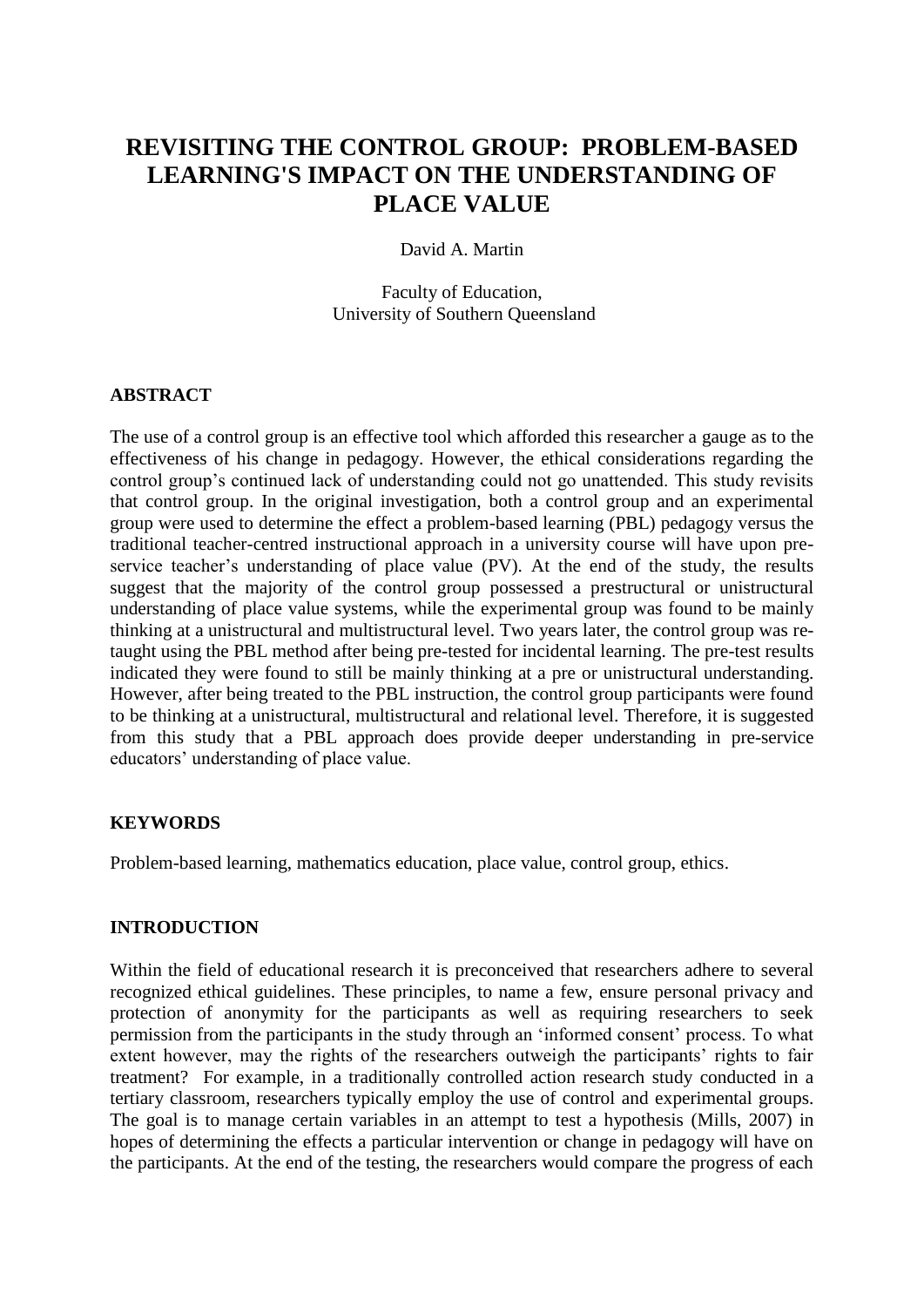group and conclude whether the hypothesis could be rejected or accepted within a predetermined level of statistical significance. However, if the alternative hypothesis is accepted as a result of the treatment having a significant impact on the experimental group's progress, what ethical considerations concerning the control group does that generate for the researchers?

It is this researcher's contention that there can be serious disadvantages levied upon the participants of the control group if the treatment they were denied proved to be a more effective learning or teaching strategy. In the case of pre-service educators, the ethical consideration is how withholding the treatment from one group might then impact the teaching effectiveness of these future educators. Of course one may reason that through the 'informed consent' process the participants willingly agreed to be a part of the study. Another rationalization might be that researchers no longer have access to the control group once the study is completed. Nonetheless, it is an ethical responsibility for teachers and lecturers to place their students' educational interests over their own educational research (MacLean & Poole, 2010).

This paper will outline the original 2009 study, its data collection techniques, method of analysis, and its conclusions. Subsequently, the paper will similarly outline the 2011 study which revisits the 2009 control group after presenting them with the same treatment the experimental group received.

## **BACKGROUND AND CONTEXT TO THE ORIGINAL STUDY**

In the original study the researchers' (Martin & Jamieson-Proctor, 2010) focus was on preservice teachers' conceptual understanding and Mathematical Content Knowledge (MCK) with respect to PV systems. The participants of the original study were first year Bachelor of Education students enrolled in a mathematics education course at a regional Australian university (N=58). The course, which I have taught since 2009, is based on two major curriculum strands, numeration and patterns & algebra. The data collected were from two end-of-semester exam questions collected from a control group (n=30) and an experimental group (n=28). In both groups, a two-hour whole group lecture was provided in traditional fashion in a lecture theatre followed by a two-hour tutorial session. The difference between the methods by which the students were educated is that during the tutorials the experimental group was taught using a student-centred, problem-based learning (PBL) approach while the control group was taught in a traditional instructor-centred capacity. Each method was designed to probe students' MCK related to their conceptual understanding of PV systems and their symmetry.

Using these same two exam questions over the past two years, I have observed that my preservice educator students, in class and in the exam, possess a limited conceptual and procedural understanding of number sense, in particular place value. This is an important point because teaching must begin with the teacher's understanding of what is to be learned, the content, and then onto how the content is to be effectively delivered (Shulman, 1987).

Subsequently, I have rethought my own pedagogical approaches in regards to assisting tertiary education students in gaining number sense. What ensued from my observations and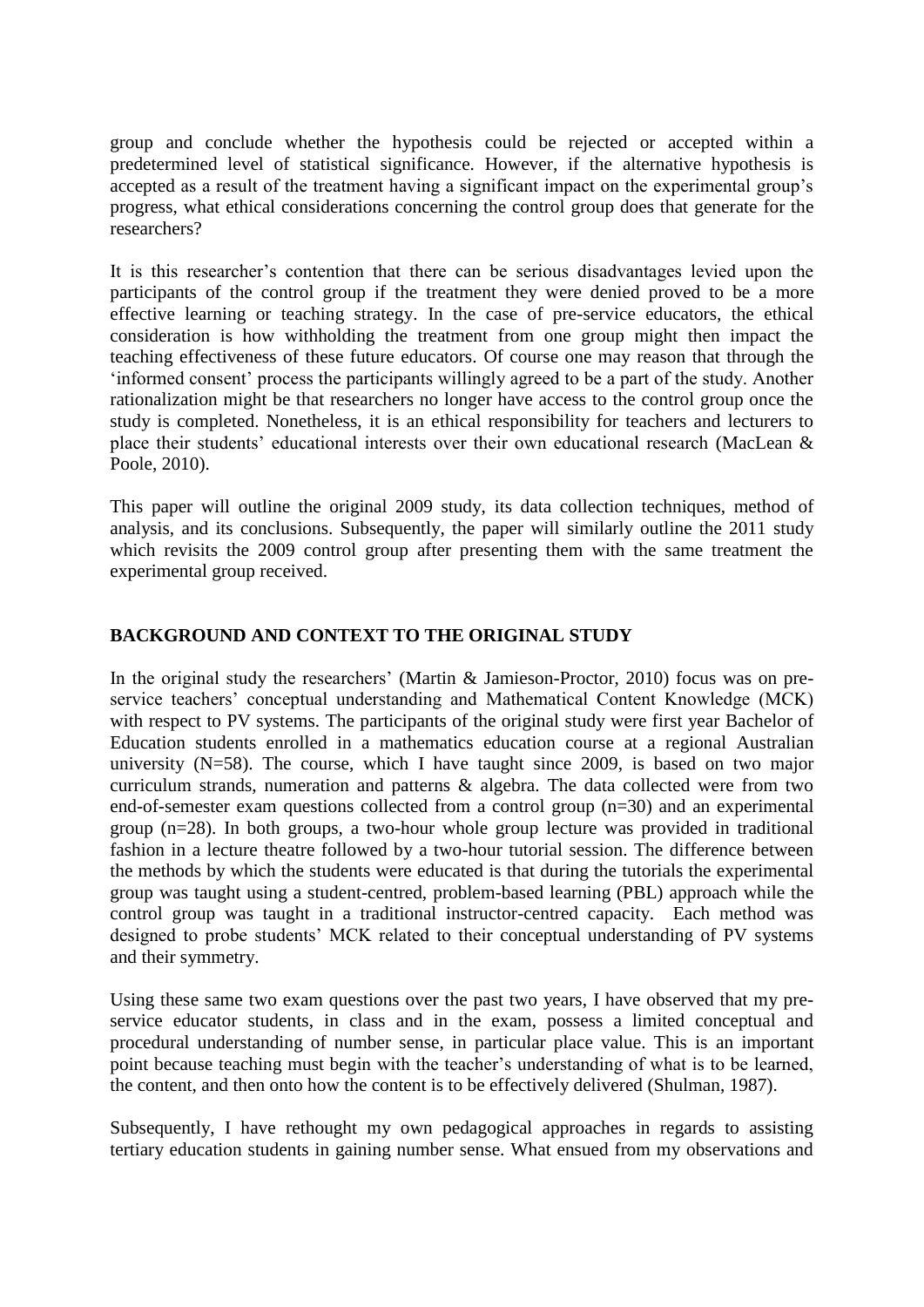reflections was a commitment to find an effective teaching strategy through prescribed research. The findings in the research guided me to modify my pedagogical approach from a traditional method of lecturing and tutorials to a constructivist, PBL workshop method.

The 2009 study reports the results obtained from an analysis of two exam questions using two different methods. The responses to Question 1 from both cohorts were first coded using the SOLO taxonomy to evaluate student responses and analysed using the Chi-square test. The students' responses to exam Question 1 were coded (prestructural=1; unistructural=2; multistructural=3; and relational=4) and compared by year using the Chi-square test to investigate the relationship between the two cohorts. To remove or at least minimize researcher bias during the coding of the student responses, a cross check, interrater reliability method was utilized.

The responses from Question 2 were analyzed using an Independent-samples T-test to compare the means between the two trial groups.

It was hypothesized, based on observation of the students during the tutorial sessions, that the experimental group given instruction using a PBL approach would demonstrate a higher number of correct answers on the exam questions versus the control group taught using the teacher-centred approach.

## **METHOD OF ANALYSIS**

The study compared the data obtained from students' responses to two end-of-year semester exam questions, namely:

- 1. What is your understanding of the term "place value"?
- 2. Demonstrate your understanding of the symmetry of any place value system by completing all 16 empty cells (Table 1).

| <b>Base</b>      | $10^3$ |       | 10 <sup>1</sup> | $10^{0}$ | $10^{-1}$                      |          | $10^{-3}$ |
|------------------|--------|-------|-----------------|----------|--------------------------------|----------|-----------|
| <b>10</b>        | 1000   |       |                 |          | 0.1                            |          | 0.001     |
|                  |        |       |                 |          |                                |          |           |
| <b>Base</b>      | $5^3$  |       | $5^1$           | $5^0$    | $5^{-1}$                       | $5^{-2}$ | $5^{-3}$  |
| 5                |        | 25    | 5               |          |                                | $0.04\,$ |           |
|                  |        |       |                 |          |                                |          |           |
| <b>Base</b><br>a | $a^3$  | $a^2$ |                 |          | $a^{-1}$                       | $a^{-2}$ | $a^{-3}$  |
|                  |        | axa   | a               |          | $\overline{1}$<br>$\mathbf{a}$ | axa      |           |

Table 1 Exam question investigating MCK of place value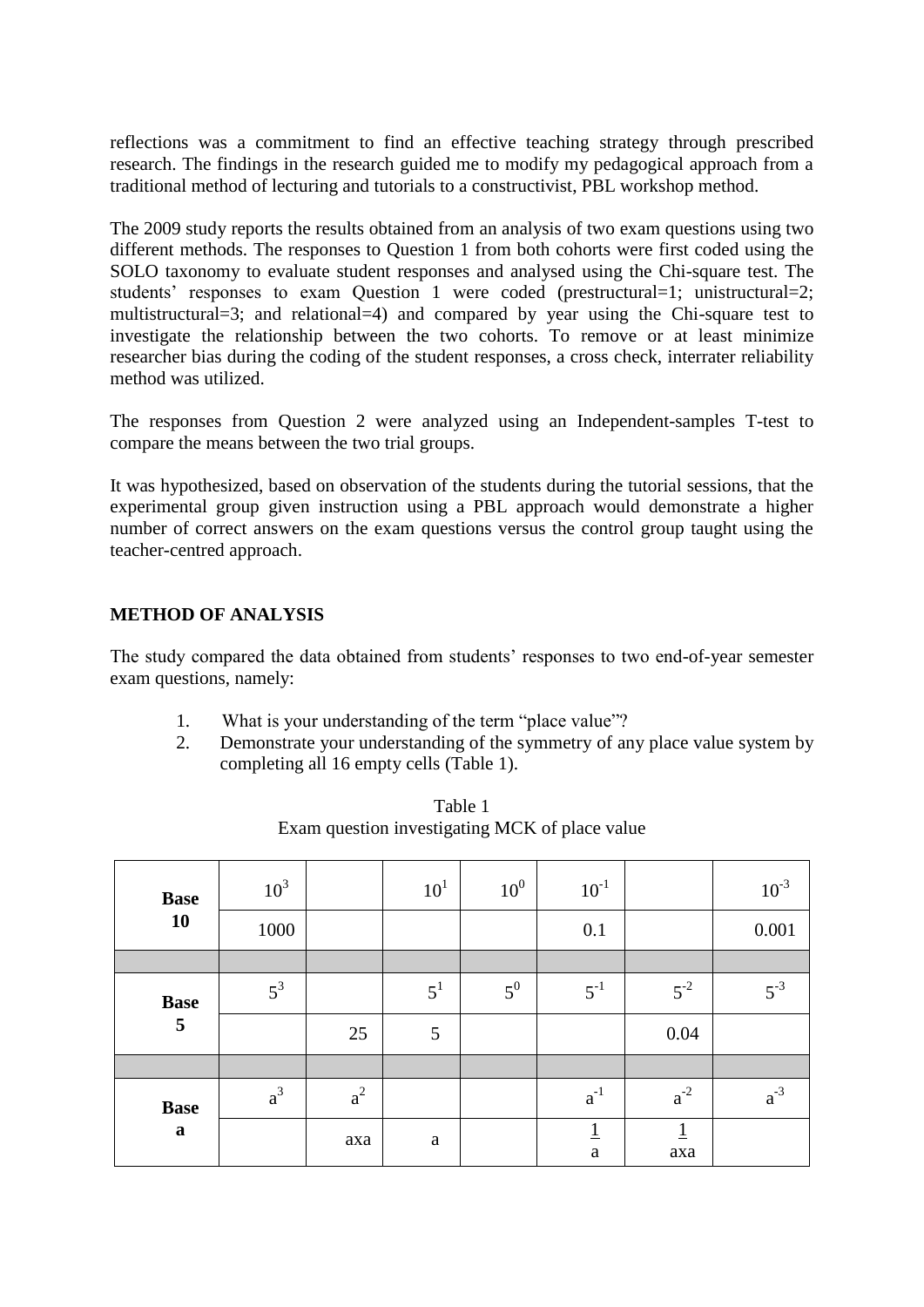## **RESULTS**

Table 2 provides the percentage of responses, by group, at each of the first four SOLO levels as well as indicative student responses for each of the four levels.

| <b>Level of</b>      | <b>Control</b> | <b>Experimental</b> | <b>Indicative Student Responses</b>        |  |  |  |
|----------------------|----------------|---------------------|--------------------------------------------|--|--|--|
| <b>Understanding</b> | Group          | Group               |                                            |  |  |  |
| Prestructural        | $9(30\%)$      | $5(17.9\%)$         | The mother of all mathematics concepts.    |  |  |  |
| Unistructural        | 19(63%)        | $16(57.1\%)$        | The value of a number is determined by     |  |  |  |
|                      |                |                     | the place it is in.                        |  |  |  |
| Multistructural      | 2(7%)          | 7(25%)              | A numbers position determines its value.   |  |  |  |
|                      |                |                     | A numeral can have multiple values.        |  |  |  |
| Relational           | $\Omega$       | $\theta$            | Symmetry runs through the ones house       |  |  |  |
|                      |                |                     | creating a mirror image on either side $-$ |  |  |  |
|                      |                |                     | tens/tenths. This forms a pattern where    |  |  |  |
|                      |                |                     | each house is ten times larger than the    |  |  |  |
|                      |                |                     | house to the right.                        |  |  |  |
| Totals               | 30 (100%)      | 28 (100%)           |                                            |  |  |  |

| Table 2                                |  |  |  |  |  |  |  |
|----------------------------------------|--|--|--|--|--|--|--|
| Student response levels for Question 1 |  |  |  |  |  |  |  |

The Chi-square test indicated a non-significant difference between the two year groups' level of understanding. As can be seen in Table 2 however, more students from the experimental cohort provided a multistructural response and less student responses were prestructural (meaning they provided a totally incorrect response). Therefore, it may be suggested that there was moderate evidence to support the alternative hypothesis that there was a difference in learning between the control and the experimental group.

Each of the 16 empty cells in Question 2 (Table 1) was given 1 mark for a correct answer and a 0 for an incorrect response. When the overall mean scores were compared by group using an Independent-samples t-test, the results again indicated a non-significant difference.

### **THE PRESENT STUDY**

In 2011, I was presented with a second opportunity to re-test my hypothesis and once again teach to the control group, whom were now in their third year of their program. The testing environment was a third-year mathematics curriculum and pedagogy course which, by design, is the second of the two components to the students' mathematics methods classes.

Several courses of action were initially taken to manage certain variables. One pertinent step was to assure the students had not acquired any knowledge related to the understanding of place value since 2009. Hence, they were given a pre-test at the beginning of the semester which consisted of the same two exam questions from 2009. The results revealed the students remained mainly thinking at the same level of understanding they possessed in 2009.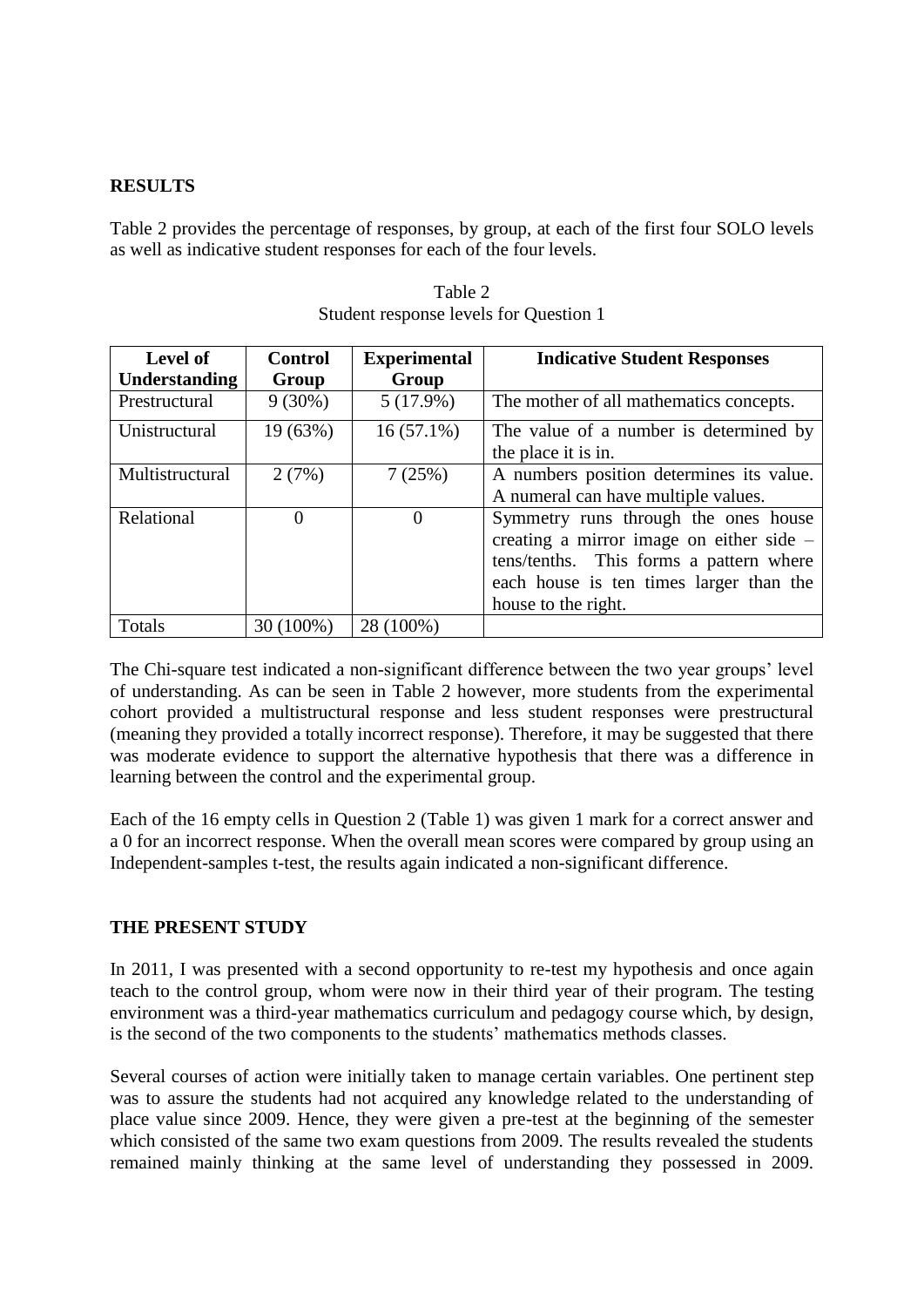Additionally, to decrease the potential for insider researcher bias during the coding of the student responses to question 1, a colleague was again enlisted for interrater reliability purposes so the coding could be cross checked. Moreover, using a Paired-samples t-test to analyze the mean scores from Question 2 accounted for many of the lurking variables such as gender bias. Limitations of the study can be found in the sample size, the maturity of third year students versus first-year, and the fact the researcher was also the lecturer, hence possible lecturer bias.

Once again, it was hypothesized that the participants would demonstrate a higher number of correct answers on the exam questions after being taught using the PBL pedagogy.

## **METHOD OF ANALYSIS**

The subsequent study again compared the data obtained from students' responses to the same two semester exam questions. Once more, the responses to Question 1 from both the pre and post treatment of the group were coded using the SOLO Taxonomy to evaluate student responses but analysed using the Wilcoxon signed-ranks test.

The responses from Question 2 were analyzed using a Paired-samples t*-*test to compare the means between the pre and post treatment of the group.

### **RESULTS**

Table 3 provides the percentage of students for each of the first four SOLO levels as well as indicative student responses for each of the four levels.

| <b>Traditional</b><br><b>Level of</b> |             | <b>PBL</b>  | <b>Indicative Student Responses</b>             |  |  |
|---------------------------------------|-------------|-------------|-------------------------------------------------|--|--|
| <b>Understanding</b>                  | instruction | instruction |                                                 |  |  |
| Prestructural                         | 5(28%)      | $0(0\%)$    | The mother of all mathematics concepts.         |  |  |
| Unistructural                         | 10(55%)     | 6(33%)      | PV is how we recognise what a number            |  |  |
|                                       |             |             | means.                                          |  |  |
| Multistructural                       | 3(17%)      | 7(39%)      | A numbers position determines its value. A      |  |  |
|                                       |             |             | numeral can have multiple values.               |  |  |
| Relational                            | $\Omega$    | 5(28%)      | PV refers to the fact that any given digits     |  |  |
|                                       |             |             | within a number have value. Ex: $463 = 4$       |  |  |
|                                       |             |             | hundreds $+6$ tens $+3$ ones. It describes the  |  |  |
|                                       |             |             | relationship between the position of a digit in |  |  |
|                                       |             |             | a number and its value.                         |  |  |
| Totals                                | 18 (100%)   | 18 (100%)   |                                                 |  |  |

Table 3 Student response levels for Question 1

The Wilcoxon signed-ranks test indicated a significant difference  $p \le 0.002$  between the mean ranks of students' understanding of PV prior to the PBL instruction and the same students' understanding of PV after being taught using the PBL method.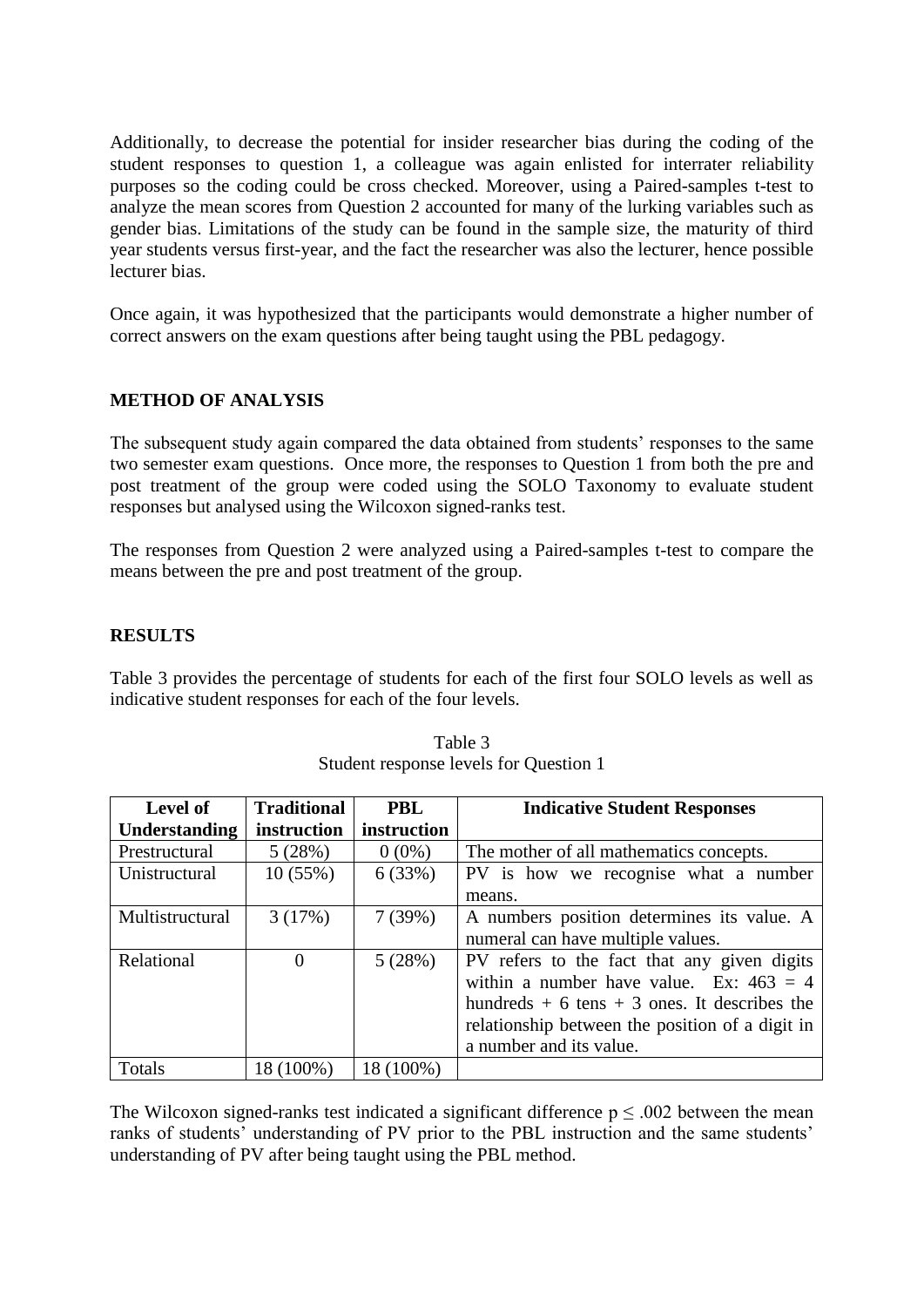Similarly for question 2, each of the 16 empty cells was given 1 mark for a correct answer and a 0 for an incorrect response. When the overall means of the pre and post PBL treatment scores were compared, the results, as shown in Table 4, also indicated a significant difference  $p \leq .012$  between the untreated and treated participants.

| Table 4               |
|-----------------------|
| Paired-Samples T-Test |

|             |           | <b>Paired Differences</b> |           |            |                 |            |          |                 |          |
|-------------|-----------|---------------------------|-----------|------------|-----------------|------------|----------|-----------------|----------|
|             |           |                           |           |            | 95% Confidence  |            |          |                 |          |
|             |           |                           |           |            | Interval of the |            |          |                 |          |
|             |           |                           | Std.      | Std. Error | Difference      |            |          |                 | Sig. (2- |
|             |           | Mean                      | Deviation | Mean       | Lower           | Upper      |          | df              | tailed)  |
| <b>Pair</b> | untreated |                           | 2.17532   | .51273     | $-2.52621$      | $-0.36268$ | $-2.817$ | 17 <sub>1</sub> | .012     |
|             | treated   | .44444                    |           |            |                 |            |          |                 |          |

## **CONCLUSION**

It has been long recognised that "...the real mathematical thinking going on in a classroom, in fact, depends heavily on the teacher's understanding of mathematics" (Ma, 1999). Unfortunately, many soon-to-be teachers, as these studies further demonstrate, have limited understanding of mathematical concepts such as place value. In both studies the participant's MCK was weakest when working with decimal fractions and when generalising their understanding of place value to any base.

However, as indicated by the second study's analysis, the problem-based learning pedagogy may be responsible for the increase in the number of students who's MCK of place value was positively impacted. What can be stated clearly is that pre-service teachers have a less than desirable understanding of place value and ability to operationalise this understanding by naming the places in different bases. This lack of MCK with respect to place value needs to be addressed in order that their misconceptions are not transmitted to their students after they graduate. In teaching terms, one hopes that an intervention such as PBL will impact positively on student learning outcomes.

The researcher believes, based on the results of the second study, as well as observations of the students working on the set tutorial tasks, that the change in pedagogy to a PBL approach shows promise even though the results of the first study was not statistically significant. Hence, it may be suggested from these studies and from other similar studies that if teacher knowledge of subject matter, student learning, and teaching methods are all important elements of teacher effectiveness (National Commission on Teaching and America's Future, 1996); and, effective teaching begins with effective teacher preparation, then university teacher preparation programs should focus their efforts on ensuring that pre-service education graduates have strong MCK and are equipped to use research-based instructional strategies such as the problem-based learning approach (Miller, 2003).